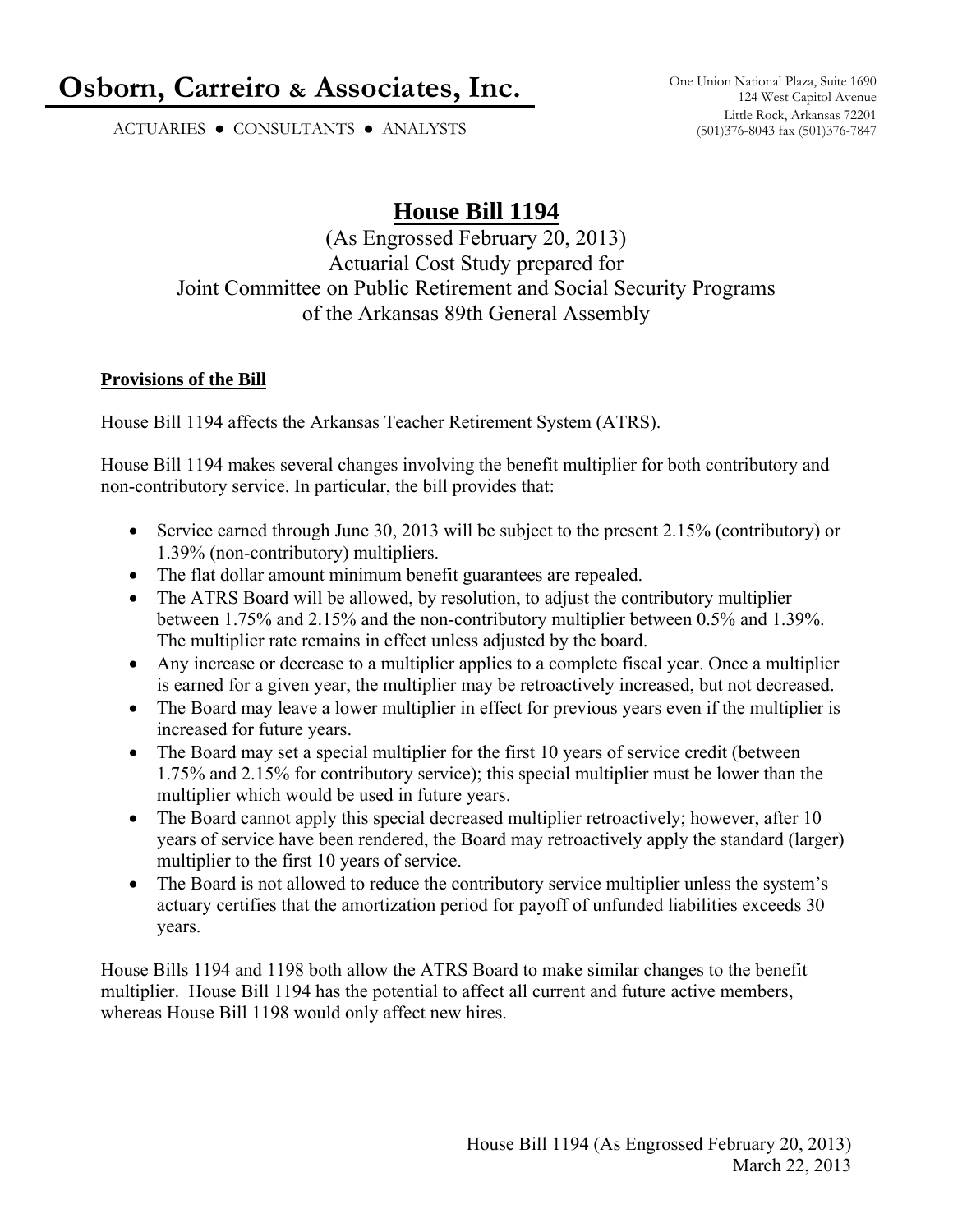#### **Fiscal Impact**

The total fiscal impact on ATRS of House Bill 1194 would be dependent upon the decisions made by the ATRS Board.

If all of the options laid out in House Bill 1194 were fully implemented, then the cost savings would likely meet or exceed the current 2.80% of payroll shortfall. There are many combinations which could be valued, so we chose an illustrative example. The table below shows an example of a 0.25% reduction in multipliers for current members from this point forward and for all new hires, resulting in 1.90% contributory and 1.14% non-contributory multipliers.

|                                            | 6/30/2012<br>Valuation<br>$(14\%$ ER Contrib.) | If House Bill 1194<br>Implemented<br>.25% Mult. Decrease | Savings  |
|--------------------------------------------|------------------------------------------------|----------------------------------------------------------|----------|
| Unfunded Actuarial Liability<br>(millions) | \$4,655                                        | \$4,733                                                  | $$ -78$  |
| Gross Normal Cost (% of Pay)               | 11.73%                                         | 10.60%                                                   | 1.13%    |
| <b>Average Member Contribution</b>         | 4.80%                                          | 4.80%                                                    |          |
| Net Normal Cost                            | $6.93\%$                                       | 5.80%                                                    | 1.13%    |
| Payoff UAL in 30 Years                     | 9.87%                                          | 10.04%                                                   | $-0.17%$ |
| Needed Employer Rate                       | 16.80%                                         | 15.84%                                                   | 0.96%    |
|                                            |                                                |                                                          |          |
| <b>Current Employer Rate</b>               | 14.00%                                         | 14.00%                                                   |          |
| Available to pay UAL                       | 7.07%                                          | 8.20%                                                    | 1.13%    |
| Years to Amortize UAL                      | >100                                           | 61                                                       | >39      |

The change illustrated by this example would not be sufficient to put the plan back on a 30 year amortization path by itself. If no other changes were made and all other assumptions were met, the UAL would continue to grow.

#### **Policy Consideration**

There are a total of six bills (SB123, SB130, SB162, HB1194, HB1198, HB1200) that give certain authority to the ATRS board to set benefits and contribution rates. Benefits and contribution rates have historically been set by the legislature, and the ATRS board adopts policy to implement them. This would be a change to that practice.